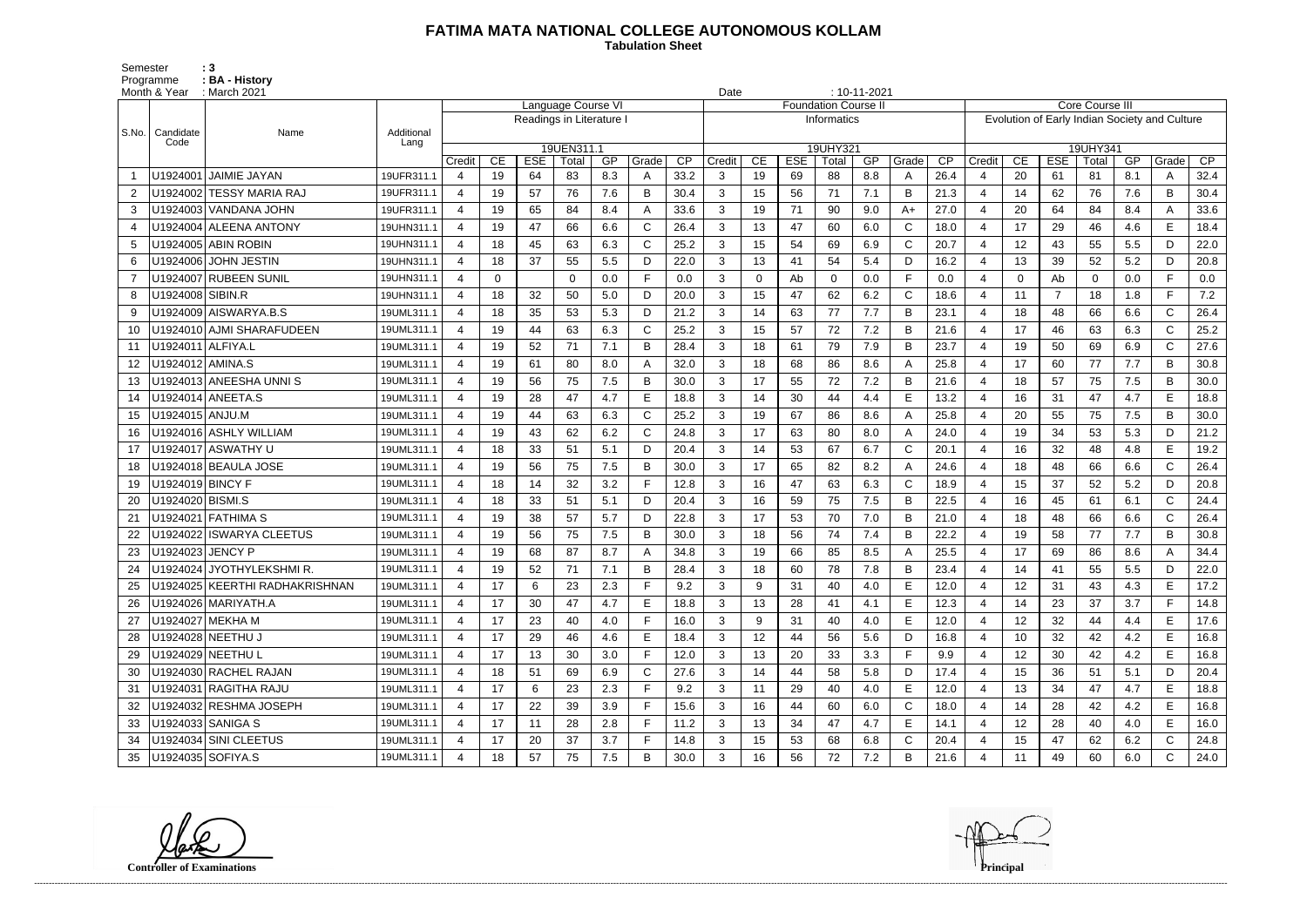|       |           | Name                           |            |        |            |            | Language Course VI       |     |          |      | <b>Foundation Course II</b> |                   |            |             |           |          |      |                                               | Core Course III |            |       |     |             |      |  |
|-------|-----------|--------------------------------|------------|--------|------------|------------|--------------------------|-----|----------|------|-----------------------------|-------------------|------------|-------------|-----------|----------|------|-----------------------------------------------|-----------------|------------|-------|-----|-------------|------|--|
|       |           |                                |            |        |            |            | Readings in Literature I |     |          |      |                             |                   |            | Informatics |           |          |      | Evolution of Early Indian Society and Culture |                 |            |       |     |             |      |  |
| S.No. | Candidate |                                | Additional |        |            |            |                          |     |          |      |                             |                   |            |             |           |          |      |                                               |                 |            |       |     |             |      |  |
|       | Code      |                                | Lanc       |        | 19UEN311.1 |            |                          |     | 19UHY321 |      |                             |                   |            |             |           | 19UHY341 |      |                                               |                 |            |       |     |             |      |  |
|       |           |                                |            | Credit | СE         | <b>ESE</b> | Total                    | GP  | Grade    | CP   | Credit                      | <b>CE</b>         | <b>ESE</b> | Total       | <b>GP</b> | Grade    | CP.  | Credit I                                      | CE.             | <b>ESE</b> | Total | GP  | I Grade     | CP   |  |
|       |           | 36   U1924036   SWETHA NEVIN   | 19UML311.1 |        | 19         | 39         | 58                       | 5.8 |          | 23.2 |                             | 15<br>w           | 33         | 48          | 4.8       |          | 14.4 |                                               |                 | 35         | 50    | 5.0 |             | 20.0 |  |
|       |           | 37   U1924037   ABHIJITH.A.S   | 19UML311.  |        |            |            | -26                      | 2.6 |          | 10.4 |                             | $12 \overline{ }$ | 44         | 56          | 5.6       |          | 16.8 |                                               |                 | 29         | 40    | 4.0 |             | 16.0 |  |
|       |           | 38   U1924039 ERICK YESUDASAN  | 19UML311.1 |        | 18         | 31         | 49                       | 4.9 |          | 19.6 |                             | 13                | 33         | 46          | 4.6       | Е        | 13.8 |                                               | 13              | 28         |       |     |             | 16.4 |  |
|       |           | 39   U1924040   HAM V. PHILIP  | 19UML311.1 |        |            |            | 17                       |     |          | 6.8  |                             | 13                | 28         | 41          | 4.1       |          | 12.3 |                                               |                 |            | 22    | 2.2 |             | 8.8  |  |
|       |           | 40   U1924041   JAYAKRISHNAN.U | 19UML311.1 |        |            |            | 28                       | 2.8 |          | 11.2 |                             | 13                | 29         | 42          | 4.2       |          | 12.6 |                                               |                 | 31         | 42    | 4.2 |             | 16.8 |  |
|       |           | 41   U1924042 SIJU JUSTIN      | 19UML311.1 |        | 19         | 50         | 69                       | 6.9 |          | 27.6 |                             | 14                | 58         | 72          | 7.2       | B        | 21.6 |                                               | 13              | 55         | 68    | 6.8 | $\sim$<br>◡ | 27.2 |  |

**Controller of Examinations Principal**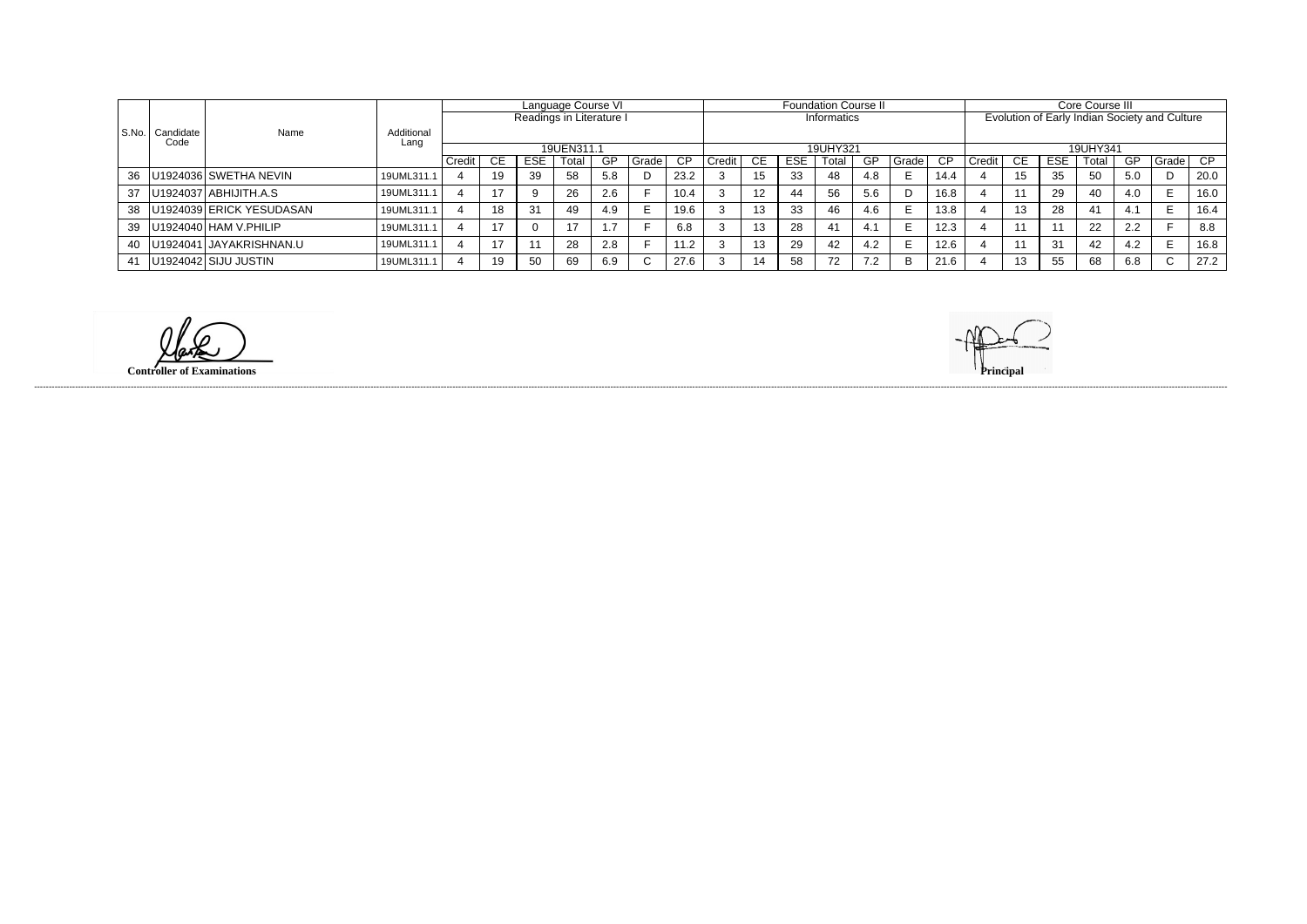|       |                          |                                |                    | Complementary Course V |          |                |                              |     |              |                                                | <b>Complementary Course VI</b> |          |            |                   |     |              |      |  |
|-------|--------------------------|--------------------------------|--------------------|------------------------|----------|----------------|------------------------------|-----|--------------|------------------------------------------------|--------------------------------|----------|------------|-------------------|-----|--------------|------|--|
|       |                          |                                |                    |                        |          |                | <b>Public Administration</b> |     |              | Introduction to International Trade and Public |                                |          |            |                   |     |              |      |  |
| S.No. | Candidate<br>Code        | Name                           | Additional<br>Lang |                        |          |                |                              |     |              |                                                | Economics                      |          |            |                   |     |              |      |  |
|       |                          |                                |                    | Credit                 | CE       | <b>ESE</b>     | 19UPS331<br>Total            | GP  | Grade        | CP                                             | Credit                         | CE       | <b>ESE</b> | 19UEC331<br>Total | GP  | Grade        | CP   |  |
| -1    |                          | U1924001 JAIMIE JAYAN          | 19UFR311.1         | 3                      | 18       | 60             | 78                           | 7.8 | B            | 23.4                                           | 3                              | 19       | 61         | 80                | 8.0 | A            | 24.0 |  |
| 2     |                          | U1924002 TESSY MARIA RAJ       | 19UFR311.1         | 3                      | 17       | 42             | 59                           | 5.9 | D            | 17.7                                           | 3                              | 15       | 55         | 70                | 7.0 | B            | 21.0 |  |
| 3     |                          | U1924003 VANDANA JOHN          | 19UFR311.1         | 3                      | 20       | 74             | 94                           | 9.4 | $A+$         | 28.2                                           | 3                              | 19       | 73         | 92                | 9.2 | $A+$         | 27.6 |  |
| 4     |                          | U1924004 ALEENA ANTONY         | 19UHN311.1         | 3                      | 16       | 34             | 50                           | 5.0 | D            | 15.0                                           | 3                              | 13       | 37         | 50                | 5.0 | D            | 15.0 |  |
| 5     |                          | U1924005 ABIN ROBIN            | 19UHN311.1         | 3                      | 17       | 43             | 60                           | 6.0 | $\mathsf{C}$ | 18.0                                           | 3                              | 15       | 18         | 33                | 3.3 | F            | 9.9  |  |
| 6     |                          | U1924006 JOHN JESTIN           | 19UHN311.1         | 3                      | 16       | 42             | 58                           | 5.8 | D            | 17.4                                           | 3                              | 13       | 35         | 48                | 4.8 | E            | 14.4 |  |
| 7     |                          | U1924007 RUBEEN SUNIL          | 19UHN311.1         | 3                      | $\Omega$ | Ab             | $\Omega$                     | 0.0 | F            | 0.0                                            | 3                              | $\Omega$ | Ab         | $\Omega$          | 0.0 | F            | 0.0  |  |
| 8     | U1924008 SIBIN.R         |                                | 19UHN311.1         | 3                      | 16       | 15             | 31                           | 3.1 | F            | 9.3                                            | 3                              | 15       | 17         | 32                | 3.2 | F            | 9.6  |  |
| 9     |                          | U1924009 AISWARYA.B.S          | 19UML311.1         | 3                      | 16       | 51             | 67                           | 6.7 | $\mathsf{C}$ | 20.1                                           | 3                              | 14       | 36         | 50                | 5.0 | D            | 15.0 |  |
| 10    |                          | U1924010 AJMI SHARAFUDEEN      | 19UML311.1         | 3                      | 18       | 51             | 69                           | 6.9 | $\mathsf{C}$ | 20.7                                           | 3                              | 15       | 49         | 64                | 6.4 | $\mathsf{C}$ | 19.2 |  |
| 11    | U1924011 ALFIYA.L        |                                | 19UML311.1         | 3                      | 18       | 46             | 64                           | 6.4 | $\mathbf C$  | 19.2                                           | 3                              | 18       | 56         | 74                | 7.4 | B            | 22.2 |  |
| 12    | U1924012 AMINA.S         |                                | 19UML311.1         | 3                      | 17       | 73             | 90                           | 9.0 | $A+$         | 27.0                                           | 3                              | 18       | 65         | 83                | 8.3 | A            | 24.9 |  |
| 13    |                          | U1924013 ANEESHA UNNIS         | 19UML311.1         | 3                      | 18       | 47             | 65                           | 6.5 | C            | 19.5                                           | 3                              | 17       | 55         | 72                | 7.2 | B            | 21.6 |  |
| 14    |                          | U1924014 ANEETA.S              | 19UML311.1         | 3                      | 16       | 20             | 36                           | 3.6 | F            | 10.8                                           | 3                              | 14       | 34         | 48                | 4.8 | E            | 14.4 |  |
| 15    | U1924015 ANJU.M          |                                | 19UML311.1         | 3                      | 18       | 57             | 75                           | 7.5 | B            | 22.5                                           | 3                              | 19       | 61         | 80                | 8.0 | A            | 24.0 |  |
| 16    |                          | U1924016 ASHLY WILLIAM         | 19UML311.1         | 3                      | 18       | 39             | 57                           | 5.7 | D            | 17.1                                           | 3                              | 17       | 41         | 58                | 5.8 | D            | 17.4 |  |
| 17    |                          | U1924017 ASWATHY U             | 19UML311.1         | 3                      | 18       | 35             | 53                           | 5.3 | D            | 15.9                                           | 3                              | 14       | 44         | 58                | 5.8 | D            | 17.4 |  |
| 18    |                          | U1924018 BEAULA JOSE           | 19UML311.1         | 3                      | 18       | 45             | 63                           | 6.3 | $\mathsf{C}$ | 18.9                                           | 3                              | 17       | 34         | 51                | 5.1 | D            | 15.3 |  |
| 19    | U1924019 BINCY F         |                                | 19UML311.1         | 3                      | 17       | 34             | 51                           | 5.1 | D            | 15.3                                           | 3                              | 16       | 35         | 51                | 5.1 | D            | 15.3 |  |
| 20    | U1924020 BISMI.S         |                                | 19UML311.1         | 3                      | 16       | 43             | 59                           | 5.9 | D            | 17.7                                           | 3                              | 16       | 41         | 57                | 5.7 | D            | 17.1 |  |
| 21    |                          | U1924021 FATHIMA S             | 19UML311.1         | 3                      | 16       | 33             | 49                           | 4.9 | E            | 14.7                                           | 3                              | 17       | 37         | 54                | 5.4 | D            | 16.2 |  |
| 22    |                          | U1924022 ISWARYA CLEETUS       | 19UML311.1         | 3                      | 17       | 56             | 73                           | 7.3 | B            | 21.9                                           | 3                              | 18       | 49         | 67                | 6.7 | $\mathsf{C}$ | 20.1 |  |
| 23    | U1924023 JENCY P         |                                | 19UML311.1         | 3                      | 17       | 61             | 78                           | 7.8 | B            | 23.4                                           | 3                              | 19       | 66         | 85                | 8.5 | A            | 25.5 |  |
| 24    |                          | U1924024 JYOTHYLEKSHMIR.       | 19UML311.1         | 3                      | 17       | 63             | 80                           | 8.0 | Α            | 24.0                                           | 3                              | 18       | 45         | 63                | 6.3 | $\mathsf{C}$ | 18.9 |  |
| 25    |                          | U1924025 KEERTHI RADHAKRISHNAN | 19UML311.1         | 3                      | 15       | 20             | $35\,$                       | 3.5 | F            | 10.5                                           | 3                              | 9        | 13         | 22                | 2.2 | E            | 6.6  |  |
| 26.   |                          | U1924026 MARIYATH.A            | 19UML311.1         | 3                      | 16       | $\overline{7}$ | 23                           | 2.3 | F            | 6.9                                            | 3                              | 13       | 9          | 22                | 2.2 | F            | 6.6  |  |
| 27    |                          | U1924027 MEKHA M               | 19UML311.1         | 3                      | 16       | 12             | 28                           | 2.8 | F            | 8.4                                            | 3                              | 9        | 21         | 30                | 3.0 | F            | 9.0  |  |
| 28    |                          | U1924028 NEETHU J              | 19UML311.1         | 3                      | 16       | 20             | 36                           | 3.6 | E            | 10.8                                           | 3                              | 12       | 42         | 54                | 5.4 | D            | 16.2 |  |
| 29    |                          | U1924029 NEETHU L              | 19UML311.1         | 3                      | 16       | 16             | 32                           | 3.2 | F            | 9.6                                            | 3                              | 13       | 17         | 30                | 3.0 | F            | 9.0  |  |
| 30    |                          | U1924030 RACHEL RAJAN          | 19UML311.1         | 3                      | 18       | 28             | 46                           | 4.6 | Е            | 13.8                                           | 3                              | 14       | 28         | 42                | 4.2 | Е            | 12.6 |  |
| 31.   |                          | U1924031 RAGITHA RAJU          | 19UML311.1         | 3                      | 16       | 17             | 33                           | 3.3 | F            | 9.9                                            | 3                              | 11       | 23         | 34                | 3.4 | F            | 10.2 |  |
| 32    |                          | U1924032 RESHMA JOSEPH         | 19UML311.1         | 3                      | 15       | 28             | 43                           | 4.3 | E            | 12.9                                           | 3                              | 16       | 40         | 56                | 5.6 | D            | 16.8 |  |
| 33    |                          | U1924033 SANIGA S              | 19UML311.1         | 3                      | 16       | 12             | 28                           | 2.8 | F            | 8.4                                            | 3                              | 13       | 23         | 36                | 3.6 | F            | 10.8 |  |
| 34    |                          | U1924034 SINI CLEETUS          | 19UML311.1         | 3                      | 17       | 23             | 40                           | 4.0 | F            | 12.0                                           | 3                              | 15       | 59         | 74                | 7.4 | B            | 22.2 |  |
|       | 35   U1924035   SOFIYA.S |                                | 19UML311.1         | 3                      | 17       | 38             | 55                           | 5.5 | D            | 16.5                                           | 3                              | 16       | 40         | 56                | 5.6 | D            | 16.8 |  |

**Controller of Examinations Principal**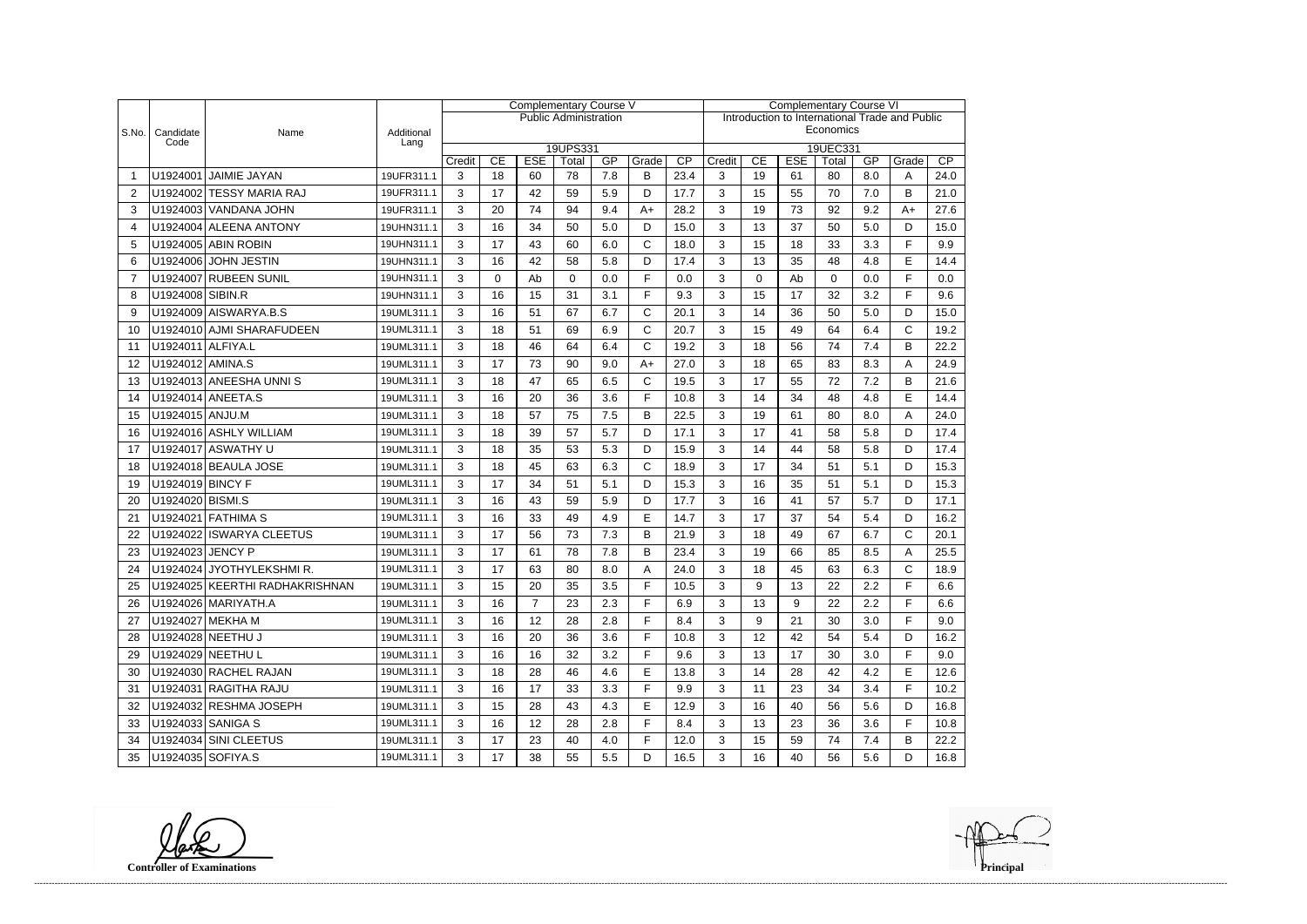|       |                   |                          |                    |        |           |            | Complementary Course V       |     |        |           | Complementary Course VI                        |    |            |           |           |         |      |  |
|-------|-------------------|--------------------------|--------------------|--------|-----------|------------|------------------------------|-----|--------|-----------|------------------------------------------------|----|------------|-----------|-----------|---------|------|--|
|       |                   |                          |                    |        |           |            | <b>Public Administration</b> |     |        |           | Introduction to International Trade and Public |    |            |           |           |         |      |  |
| S.No. | Candidate<br>Code | Name                     | Additional<br>Lang |        |           |            |                              |     |        |           |                                                |    |            | Economics |           |         |      |  |
|       |                   |                          |                    |        |           |            | 19UPS331                     |     |        |           | 19UEC331                                       |    |            |           |           |         |      |  |
|       |                   |                          |                    | Credit | <b>CE</b> | <b>ESE</b> | Total                        | GP  | Grade  | <b>CP</b> | Credit                                         | CЕ | <b>ESE</b> | Total     | <b>GP</b> | Grade   | CP   |  |
| 36    |                   | U1924036   SWETHA NEVIN  | 19UML311.1         | 3      | 18        | 37         | 55                           | 5.5 |        | 16.5      |                                                | 15 | 44         | 59        | 5.9       |         | 17.7 |  |
| -37   |                   | U1924037 ABHIJITH.A.S    | 19UML311.1         | 3      | 16        | 35         | 51                           | 5.1 |        | 15.3      | 3                                              | 12 | 41         | 53        | 5.3       |         | 15.9 |  |
| 38    |                   | U1924039 ERICK YESUDASAN | 19UML311.1         | 3      | 15        |            | 26                           | 2.6 |        | 7.8       |                                                | 13 | 18         | 31        | 3.1       |         | 9.3  |  |
| 39    |                   | U1924040 HAM V.PHILIP    | 19UML311.1         | 3      |           | 16         | 27                           | 2.7 |        | 8.1       |                                                | 13 | 23         | 36        | 3.6       |         | 10.8 |  |
| 40    |                   | U1924041 JAYAKRISHNAN.U  | 19UML311.1         | 3      | 16        | 12         | 28                           | 2.8 |        | 8.4       | ົ                                              | 13 | 32         | 45        | 4.5       | E       | 13.5 |  |
| 41    |                   | U1924042 SIJU JUSTIN     | 19UML311.1         | ⌒      | 16        | 58         | 74                           | 7.4 | D<br>в | 22.2      |                                                | 15 | 52         | 67        | 6.7       | ⌒<br>L. | 20.1 |  |

**Controller of Examinations Principal**

------------------------------------------------------------------------------------------------------------------------------------------------------------------------------------------------------------------------------------------------------------------------------------------------------------------------------------------------------------------------------------------------------------------------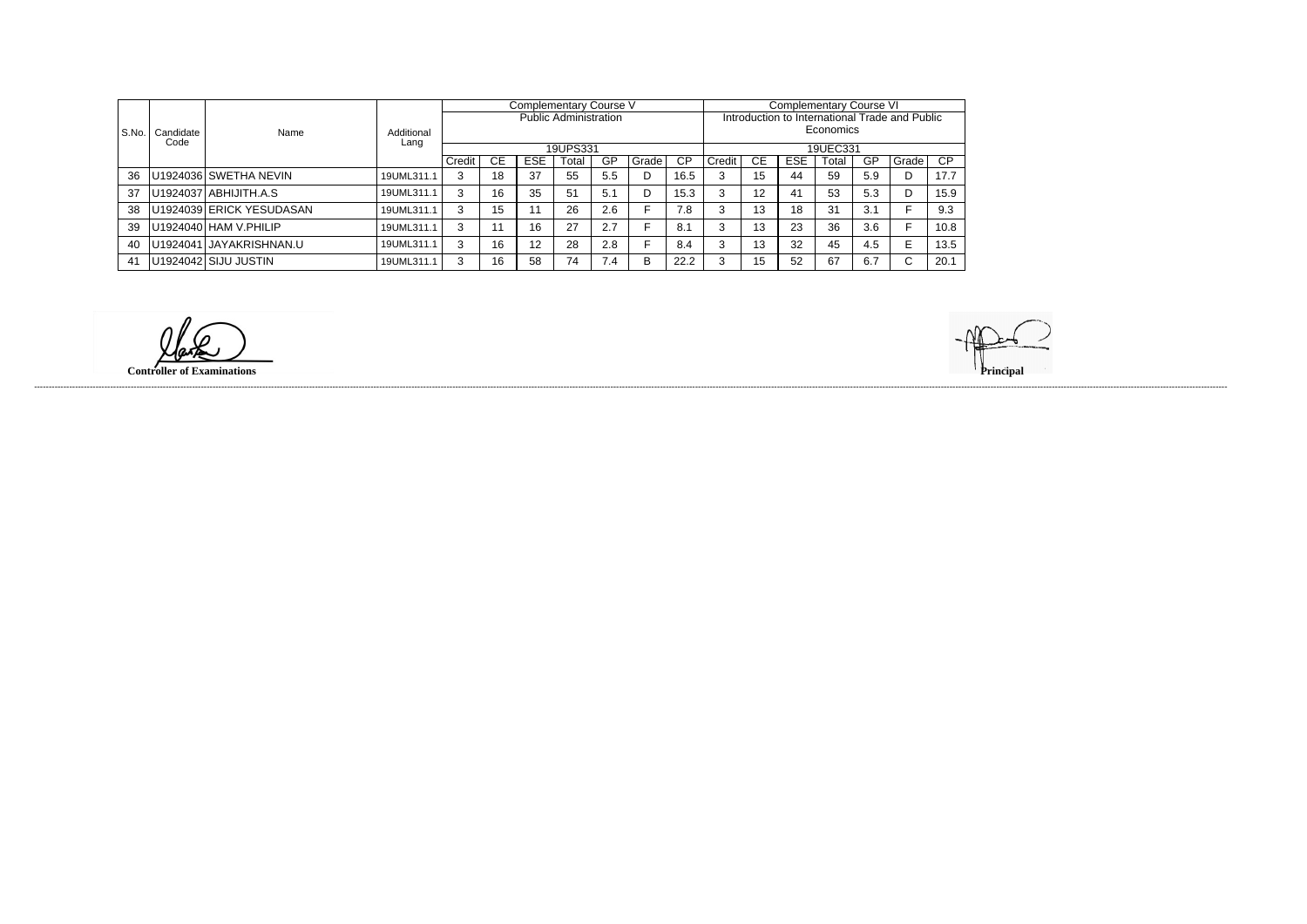|                |                   |                                |                    | Language Course VII |             |            |          |       |              |                 |                  |                          |              |               |
|----------------|-------------------|--------------------------------|--------------------|---------------------|-------------|------------|----------|-------|--------------|-----------------|------------------|--------------------------|--------------|---------------|
|                |                   |                                |                    |                     |             |            |          |       |              |                 |                  |                          |              |               |
| S.No.          | Candidate<br>Code | Name                           | Additional<br>Lang |                     |             |            |          |       |              |                 | Total            | <b>SCPA</b>              | Grade        | Result        |
|                |                   |                                |                    | Credit              | CE          | <b>ESE</b> | Total    | GP    | Grade        | $\overline{CP}$ |                  |                          |              |               |
| -1             | U1924001          | <b>JAIMIE JAYAN</b>            | 19UFR311.1         | 4                   | 20          | 54         | 74       | 7.4   | В            | 29.6            | 169.0            | 8.05                     | A            | PASSED        |
| 2              |                   | U1924002 TESSY MARIA RAJ       | 19UFR311.1         | 4                   | 14          | 53         | 67       | 6.7   | C            | 26.8            | 147.6            | 7.03                     | B            | PASSED        |
| 3              |                   | U1924003 VANDANA JOHN          | 19UFR311.1         | 4                   | 20          | 75         | 95       | 9.5   | $A+$         | 38.0            | 188.0            | 8.95                     | A            | <b>PASSED</b> |
| 4              |                   | U1924004 ALEENA ANTONY         | 19UHN311.1         | 4                   | 17          | 10         | 27       | 2.7   | F            | 10.8            | $\blacksquare$   | $\overline{a}$           | F            | <b>FAILED</b> |
| 5              |                   | U1924005 ABIN ROBIN            | 19UHN311.1         | 4                   | 15          | 18         | 33       | 3.3   | F            | 13.2            | $\blacksquare$   | $\blacksquare$           | F            | <b>FAILED</b> |
| 6              |                   | U1924006 JOHN JESTIN           | 19UHN311.1         | 4                   | 15          | 3          | 18       | 1.8   | F            | 7.2             |                  |                          | F            | <b>FAILED</b> |
| $\overline{7}$ |                   | U1924007 RUBEEN SUNIL          | 19UHN311.1         | 4                   | $\mathbf 0$ | Ab         | $\Omega$ | 0.0   | F            | 0.0             | $\blacksquare$   |                          | F            | <b>FAILED</b> |
| 8              | U1924008 SIBIN.R  |                                | 19UHN311.1         | 4                   | 13          | 4          | 17       | 1.7   | F            | 6.8             | $\blacksquare$   | $\overline{\phantom{a}}$ | F            | <b>FAILED</b> |
| 9              |                   | U1924009 AISWARYA.B.S          | 19UML311.1         | $\overline{4}$      | 19          | 62         | 81       | 8.1   | Α            | 32.4            | 138.2            | 6.58                     | $\mathsf C$  | PASSED        |
| 10             |                   | U1924010 AJMI SHARAFUDEEN      | 19UML311.1         | 4                   | 19          | 50         | 69       | 6.9   | C            | 27.6            | 139.5            | 6.64                     | $\mathsf{C}$ | <b>PASSED</b> |
| 11             | U1924011          | ALFIYA.L                       | 19UML311.1         | 4                   | 20          | 60         | 80       | 8.0   | Α            | 32.0            | 153.1            | 7.29                     | B            | PASSED        |
| 12             | U1924012 AMINA.S  |                                | 19UML311.1         | 4                   | 19          | 60         | 79       | 7.9   | B            | 31.6            | 172.1            | 8.20                     | A            | PASSED        |
| 13             |                   | U1924013 ANEESHA UNNIS         | 19UML311.1         | 4                   | 19          | 52         | 71       | 7.1   | B            | 28.4            | 151.1            | 7.20                     | B            | <b>PASSED</b> |
| 14             |                   | U1924014 ANEETA.S              | 19UML311.1         | 4                   | 19          | 52         | 71       | 7.1   | B            | 28.4            | $\blacksquare$   | ÷.                       | F            | <b>FAILED</b> |
| 15             | U1924015 ANJU.M   |                                | 19UML311.1         | 4                   | 19          | 63         | 82       | 8.2   | Α            | 32.8            | 160.3            | 7.63                     | B            | PASSED        |
| 16             |                   | U1924016 ASHLY WILLIAM         | 19UML311.1         | 4                   | 19          | 60         | 79       | 7.9   | B            | 31.6            | 136.1            | 6.48                     | $\mathsf{C}$ | PASSED        |
| 17             |                   | U1924017 ASWATHY U             | 19UML311.1         | 4                   | 20          | 51         | 71       | 7.1   | B            | 28.4            | 121.4            | 5.78                     | D            | PASSED        |
| 18             |                   | U1924018 BEAULA JOSE           | 19UML311.1         | 4                   | 20          | 52         | 72       | 7.2   | В            | 28.8            | 144.0            | 6.86                     | C            | <b>PASSED</b> |
| 19             | U1924019 BINCY F  |                                | 19UML311.1         | $\overline{4}$      | 19          | 30         | 49       | 4.9   | E            | 19.6            |                  |                          | F            | <b>FAILED</b> |
| 20             | U1924020 BISMI.S  |                                | 19UML311.1         | 4                   | 19          | 53         | 72       | 7.2   | B            | 28.8            | 130.9            | 6.23                     | C            | PASSED        |
| 21             | U1924021          | FATHIMA S                      | 19UML311.1         | 4                   | 19          | 60         | 79       | 7.9   | В            | 31.6            | 132.7            | 6.32                     | $\mathsf{C}$ | PASSED        |
| 22             | U1924022          | <b>ISWARYA CLEETUS</b>         | 19UML311.1         | 4                   | 20          | 56         | 76       | 7.6   | B            | 30.4            | 155.4            | 7.40                     | B            | PASSED        |
| 23             | U1924023 JENCY P  |                                | 19UML311.1         | 4                   | 19          | 63         | 82       | 8.2   | A            | 32.8            | 176.4            | 8.40                     | A            | <b>PASSED</b> |
| 24             |                   | U1924024 JYOTHYLEKSHMIR.       | 19UML311.1         | 4                   | 19          | 55         | 74       | 7.4   | B            | 29.6            | 146.3            | 6.97                     | $\mathsf C$  | PASSED        |
| 25             |                   | U1924025 KEERTHI RADHAKRISHNAN | 19UML311.1         | 4                   | 20          | 50         | $70\,$   | $7.0$ | B            | 28.0            | $\sim$ 100 $\mu$ | $\sim$ 10 $\pm$          | $\mathsf F$  | FAILED        |
| 26             |                   | U1924026   MARIYATH.A          | 19UML311.1         | 4                   | 19          | 16         | 35       | 3.5   | F            | 14.0            |                  |                          | F            | <b>FAILED</b> |
| 27             |                   | U1924027 MEKHA M               | 19UML311.1         | 4                   | 20          | 42         | 62       | 6.2   | $\mathsf{C}$ | 24.8            | $\sim$           | $\blacksquare$           | F            | <b>FAILED</b> |
| 28             |                   | U1924028   NEETHU J            | 19UML311.1         | 4                   | 19          | 30         | 49       | 4.9   | E.           | 19.6            | $\sim$           | $\overline{\phantom{a}}$ | F            | <b>FAILED</b> |
| 29             |                   | U1924029   NEETHU L            | 19UML311.1         | 4                   | 19          | 37         | 56       | 5.6   | D            | 22.4            | $\sim$           | $\blacksquare$           | F            | <b>FAILED</b> |
| 30             |                   | U1924030 RACHEL RAJAN          | 19UML311.1         | $\overline{4}$      | 19          | 28         | 47       | 4.7   | E.           | 18.8            | 110.6            | 5.27                     | D            | PASSED        |
| 31             |                   | U1924031 RAGITHA RAJU          | 19UML311.1         | 4                   | 19          | 28         | 47       | 4.7   | E.           | 18.8            | $\sim$           | $\blacksquare$           | F            | <b>FAILED</b> |
| 32             |                   | U1924032 RESHMA JOSEPH         | 19UML311.1         | 4                   | 19          | 28         | 47       | 4.7   | E            | 18.8            | $\sim$           | $\blacksquare$           | F            | <b>FAILED</b> |
| 33             |                   | U1924033 SANIGA S              | 19UML311.1         | 4                   | 19          | 35         | 54       | 5.4   | D            | 21.6            | $\sim$           | $\overline{\phantom{a}}$ | F            | <b>FAILED</b> |
| 34             |                   | U1924034 SINI CLEETUS          | 19UML311.1         | 4                   | 20          | 57         | 77       | 7.7   | B            | 30.8            | $\sim$           |                          | F            | <b>FAILED</b> |
| 35             | U1924035 SOFIYA.S |                                | 19UML311.1         | 4                   | 20          | 46         | 66       | 6.6   | $\mathsf{C}$ | 26.4            | 135.3            | 6.44                     | C            | PASSED        |

**Controller of Examinations**